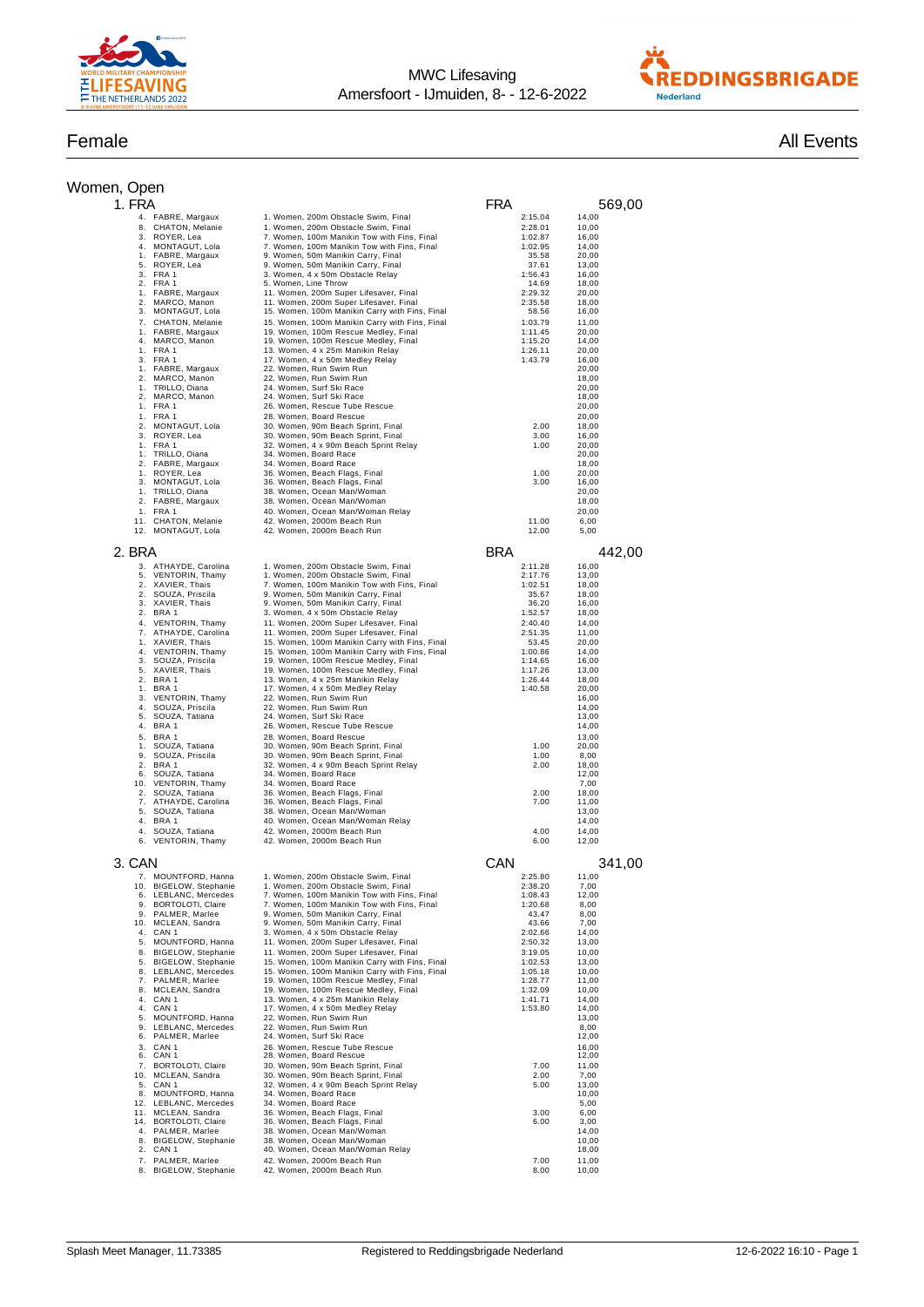



| 4. ESP                                           |                                                                                                             | ESP                           | 326,00                  |
|--------------------------------------------------|-------------------------------------------------------------------------------------------------------------|-------------------------------|-------------------------|
| 13. ALONSO, Nerea                                | 1. Women, 200m Obstacle Swim, Final                                                                         | 2:42.18                       | 4,00                    |
| 15. GUERRERO, Nazaret<br>1. LUENGAS, Maria       | 1. Women, 200m Obstacle Swim, Final<br>7. Women, 100m Manikin Tow with Fins, Final                          | 3:31.02<br>1:00.83            | 2,00<br>20,00           |
| 10. GARCIA, Sheyla                               | 7. Women, 100m Manikin Tow with Fins, Final                                                                 | 1:22.92                       | 7,00                    |
| 7. LUENGAS, Maria                                | 9. Women, 50m Manikin Carry, Final                                                                          | 39.07                         | 11,00                   |
| 15. FENERO, Raquel                               | 9. Women, 50m Manikin Carry, Final                                                                          | 48.47                         | 2,00                    |
| 6. ESP 1<br>1. ESP 1                             | 3. Women, 4 x 50m Obstacle Relay<br>5. Women, Line Throw                                                    | 2:08.17<br>12.84              | 12,00<br>20,00          |
| 9. GARCIA, Sheyla                                | 11. Women, 200m Super Lifesaver, Final                                                                      | 3:02.31                       | 8,00                    |
| 12. ALONSO, Nerea                                | 15. Women, 100m Manikin Carry with Fins, Final                                                              | 1:13.42                       | 5,00                    |
| 14. ATANE, Patricia                              | 15. Women, 100m Manikin Carry with Fins, Final                                                              | 1:19.92                       | 3,00                    |
| 9. GUERRERO, Nazaret<br>12. FENERO, Raquel       | 19. Women, 100m Rescue Medley, Final<br>19. Women, 100m Rescue Medley, Final                                | 1:31.84<br>1:40.21            | 8,00<br>5,00            |
| 6. ESP 1                                         | 13. Women, 4 x 25m Manikin Relay                                                                            | 1:48.10                       | 12,00                   |
| 6. ESP 1                                         | 17. Women, 4 x 50m Medley Relay                                                                             | 1:56.61                       | 12,00                   |
| 7. GUERRERO, Nazaret                             | 22. Women, Run Swim Run                                                                                     |                               | 11,00                   |
| 11. FENERO, Raquel<br>3. LUENGAS, Maria          | 22. Women, Run Swim Run<br>24. Women, Surf Ski Race                                                         |                               | 6,00<br>16,00           |
| 2. ESP 1                                         | 28. Women, Board Rescue                                                                                     |                               | 18,00                   |
| 4.<br>ATANE, Patricia                            | 30. Women, 90m Beach Sprint, Final                                                                          | 4.00                          | 14,00                   |
| 3. ESP 1                                         | 32. Women, 4 x 90m Beach Sprint Relay<br>34. Women, Board Race                                              | 3.00                          | 16,00<br>14.00          |
| 4.<br>LUENGAS, Maria<br>GUERRERO, Nazaret<br>7.  | 34. Women, Board Race                                                                                       |                               | 11,00                   |
| ALONSO, Nerea<br>4.                              | 36. Women, Beach Flags, Final                                                                               | 4.00                          | 14,00                   |
| 6. ATANE, Patricia                               | 36. Women, Beach Flags, Final                                                                               | 6.00                          | 12,00                   |
| 3. LUENGAS, Maria<br>10. GARCIA, Sheyla          | 38. Women, Ocean Man/Woman<br>38. Women, Ocean Man/Woman                                                    |                               | 16,00<br>7,00           |
| 5. ESP 1                                         | 40. Women, Ocean Man/Woman Relay                                                                            |                               | 13,00                   |
| 1. GUERRERO, Nazaret                             | 42. Women, 2000m Beach Run                                                                                  | 1.00                          | 20,00                   |
| 10. ALONSO, Nerea                                | 42. Women, 2000m Beach Run                                                                                  | 10.00                         | 7,00                    |
|                                                  |                                                                                                             |                               |                         |
| 5. NED                                           |                                                                                                             | NED                           | 321,00                  |
| 11. DE VRIES, Denise                             | 1. Women, 200m Obstacle Swim, Final                                                                         | 2:38.69                       | 6,00                    |
| 12. YTSMA, Nynke<br>VAN SOEST, Elianne<br>7.     | 1. Women, 200m Obstacle Swim, Final<br>7. Women, 100m Manikin Tow with Fins, Final                          | 2:39.14<br>1:14.23            | 5,00<br>11,00           |
| 8. DE VRIES, Denise                              | 7. Women, 100m Manikin Tow with Fins, Final                                                                 | 1:21.99                       | 10,00                   |
| 12. VAN SOEST, Elianne                           | 9. Women, 50m Manikin Carry, Final                                                                          | 46.99                         | 5,00                    |
| 13. VANHIJFTE, Rody                              | 9. Women, 50m Manikin Carry, Final                                                                          | 48.05                         | 4,00                    |
| 7. NED 1<br>3. NED 1                             | 3. Women, 4 x 50m Obstacle Relay<br>5. Women, Line Throw                                                    | 2:09.97<br>28.46              | 11,00<br>16,00          |
| 10. VAN SOEST, Elianne                           | 11. Women, 200m Super Lifesaver, Final                                                                      | 3:02.44                       | 7,00                    |
| 11. YTSMA, Nynke                                 | 11. Women, 200m Super Lifesaver, Final                                                                      | 3:15.21                       | 6,00                    |
| 11. DE VRIES, Denise                             | 15. Women, 100m Manikin Carry with Fins, Final                                                              | 1:12.49                       | 6,00                    |
| 15. VANHIJFTE, Rody<br>11. VANHIJFTE, Rody       | 15. Women, 100m Manikin Carry with Fins, Final<br>19. Women, 100m Rescue Medley, Final                      | 1:20.83<br>1:34.77            | 2,00<br>6,00            |
| 7. NED 1                                         | 13. Women, 4 x 25m Manikin Relay                                                                            | 1:52.47                       | 11,00                   |
| 7. NED 1                                         | 17. Women, 4 x 50m Medley Relay                                                                             | 2:01.59                       | 11,00                   |
| 10. DE VRIES, Denise                             | 22. Women, Run Swim Run                                                                                     |                               | 7,00                    |
| 12. YTSMA, Nynke<br>VANHIJFTE, Rody              | 22. Women, Run Swim Run<br>24. Women, Surf Ski Race                                                         |                               | 5,00<br>14,00           |
| 4.<br>7.<br>VAN SOEST, Elianne                   | 24. Women, Surf Ski Race                                                                                    |                               | 11,00                   |
| 5. NED 1                                         | 26. Women, Rescue Tube Rescue                                                                               |                               | 13,00                   |
| 4.<br>NED 1                                      | 28. Women, Board Rescue                                                                                     |                               | 14,00                   |
| 6.<br>DE VRIES, Denise<br>8.                     | 30. Women, 90m Beach Sprint, Final<br>ONNIKN-WAGELAAR, Esther30. Women, 90m Beach Sprint, Final             | 6.00<br>8.00                  | 12,00<br>10,00          |
| 4.<br>NED 1                                      | 32. Women, 4 x 90m Beach Sprint Relay                                                                       | 4.00                          | 14,00                   |
| VANHIJFTE, Rody<br>5.                            | 34. Women, Board Race                                                                                       |                               | 13,00                   |
| 11.<br>VAN SOEST, Elianne                        | 34. Women, Board Race                                                                                       |                               | 6,00                    |
| VANHIJFTE, Rody<br>5.<br>YTSMA, Nynke<br>8.      | 36. Women, Beach Flags, Final<br>36. Women, Beach Flags, Final                                              | 5.00<br>8.00                  | 13,00<br>10,00          |
| 6.<br>VANHIJFTE, Rody                            | 38. Women, Ocean Man/Woman                                                                                  |                               | 12,00                   |
| 9. VAN SOEST, Elianne                            | 38. Women, Ocean Man/Woman                                                                                  |                               | 8,00                    |
| 3. NED 1                                         | 40. Women, Ocean Man/Woman Relay                                                                            |                               | 16,00                   |
| 2. DE VRIES, Denise                              | 42. Women, 2000m Beach Run<br>ONNIKN-WAGELAAR, Esther42. Women, 2000m Beach Run                             | 2.00<br>9.00                  | 18,00<br>8,00           |
|                                                  |                                                                                                             |                               |                         |
| 6. ITA                                           |                                                                                                             | ITA                           | 313,00                  |
| 6. SIBONI, Beatrice                              | 1. Women, 200m Obstacle Swim, Final                                                                         | 2:22.49                       | 12,00                   |
| 9.<br>CASCIARO, Giulia                           | 1. Women, 200m Obstacle Swim, Final                                                                         | 2:31.02                       | 8,00                    |
| FILIPPINI, Valeria<br>5.                         | 7. Women, 100m Manikin Tow with Fins, Final                                                                 | 1:07.33                       | 13,00                   |
| SIBONI, Beatrice<br>б.<br>14. FILIPPINI, Valeria | 9. Women, 50m Manikin Carry, Final<br>9. Women, 50m Manikin Carry, Final                                    | 37.67<br>48.30                | 12,00<br>3,00           |
| 5. ITA 1                                         | 3. Women, 4 x 50m Obstacle Relay                                                                            | 2:05.07                       | 13,00                   |
| 6. FILIPPINI, Valeria                            | 11. Women, 200m Super Lifesaver, Final                                                                      | 2:50.75                       | 12.00                   |
| 6. FILIPPINI, Valeria                            | 15. Women, 100m Manikin Carry with Fins, Final                                                              | 1:02.88                       | 12,00                   |
| MAMMI, Elisa<br>9.<br>6. SIBONI, Beatrice        | 15. Women, 100m Manikin Carry with Fins, Final<br>19. Women, 100m Rescue Medley, Final                      | 1:07.15<br>1:20.05            | 8,00<br>12,00           |
| 10. FILIPPINI, Valeria                           | 19. Women, 100m Rescue Medley, Final                                                                        | 1:32.07                       | 7,00                    |
| 5. ITA 1                                         | 13. Women, 4 x 25m Manikin Relay                                                                            | 1:43.27                       | 13,00                   |
| ITA 1<br>5.<br>6.<br>MAMMI, Elisa                | 17. Women, 4 x 50m Medley Relay<br>22. Women, Run Swim Run                                                  | 1:54.42                       | 13,00<br>12,00          |
| 8.<br>CASCIARO, Giulia                           | 22. Women, Run Swim Run                                                                                     |                               | 10.00                   |
| 2. ITA 1                                         | 26. Women, Rescue Tube Rescue                                                                               |                               | 18,00                   |
| 3. ITA 1                                         | 28. Women, Board Rescue                                                                                     |                               | 16,00                   |
| 5. SIBONI, Beatrice                              | 30. Women, 90m Beach Sprint, Final                                                                          | 5.00                          | 13,00                   |
| 11. MAMMI, Elisa<br>6. ITA 1                     | 30. Women, 90m Beach Sprint, Final<br>32. Women, 4 x 90m Beach Sprint Relay                                 | 3.00<br>6.00                  | 6,00<br>12,00           |
| 3. FILIPPINI, Valeria                            | 34. Women, Board Race                                                                                       |                               | 16,00                   |
| 9. SIBONI, Beatrice                              | 34. Women, Board Race                                                                                       |                               | 8,00                    |
| 9. FILIPPINI, Valeria<br>13. SIBONI, Beatrice    | 36. Women, Beach Flags, Final<br>36. Women, Beach Flags, Final                                              | 1.00<br>5.00                  | 8,00<br>4,00            |
| 7. FILIPPINI, Valeria                            | 38. Women, Ocean Man/Woman                                                                                  |                               | 11,00                   |
| 6. ITA 1                                         |                                                                                                             |                               | 12,00                   |
| SIBONI, Beatrice<br>3.                           | 40. Women, Ocean Man/Woman Relay                                                                            |                               |                         |
| 5. FILIPPINI, Valeria                            | 42. Women, 2000m Beach Run                                                                                  | 3.00                          | 16,00                   |
| 7. POL                                           | 42. Women, 2000m Beach Run                                                                                  | 5.00                          | 13,00                   |
|                                                  |                                                                                                             |                               |                         |
|                                                  |                                                                                                             | POL                           | 168,00                  |
| 1. TCHORZ, Alicja                                | 1. Women, 200m Obstacle Swim, Final                                                                         | 2:06.69                       | 20,00                   |
| 2. ZUKOWSKA, Paula<br>4. SZTANDERA, Dominika     | 1. Women, 200m Obstacle Swim, Final<br>9. Women, 50m Manikin Carry, Final                                   | 2:08.93<br>37.08              | 18,00<br>14,00          |
| 8. DOWGIERT, Anna                                | 9. Women, 50m Manikin Carry, Final                                                                          | 39.98                         | 10,00                   |
| 1. POL 1                                         | 3. Women, 4 x 50m Obstacle Relay                                                                            | 1:50.26                       | 20,00                   |
| 3. ZUKOWSKA, Paula                               | 11. Women, 200m Super Lifesaver, Final                                                                      | 2:36.64                       | 16,00                   |
| 2. TCHORZ, Alicja<br>2.                          | 15. Women, 100m Manikin Carry with Fins, Final                                                              | 54.40                         | 18,00                   |
| TCHORZ, Alicja<br>3. POL 1<br>2. POL 1           | 19. Women, 100m Rescue Medley, Final<br>13. Women, 4 x 25m Manikin Relay<br>17. Women, 4 x 50m Medley Relay | 1:14.22<br>1:27.97<br>1:41.34 | 18,00<br>16,00<br>18,00 |